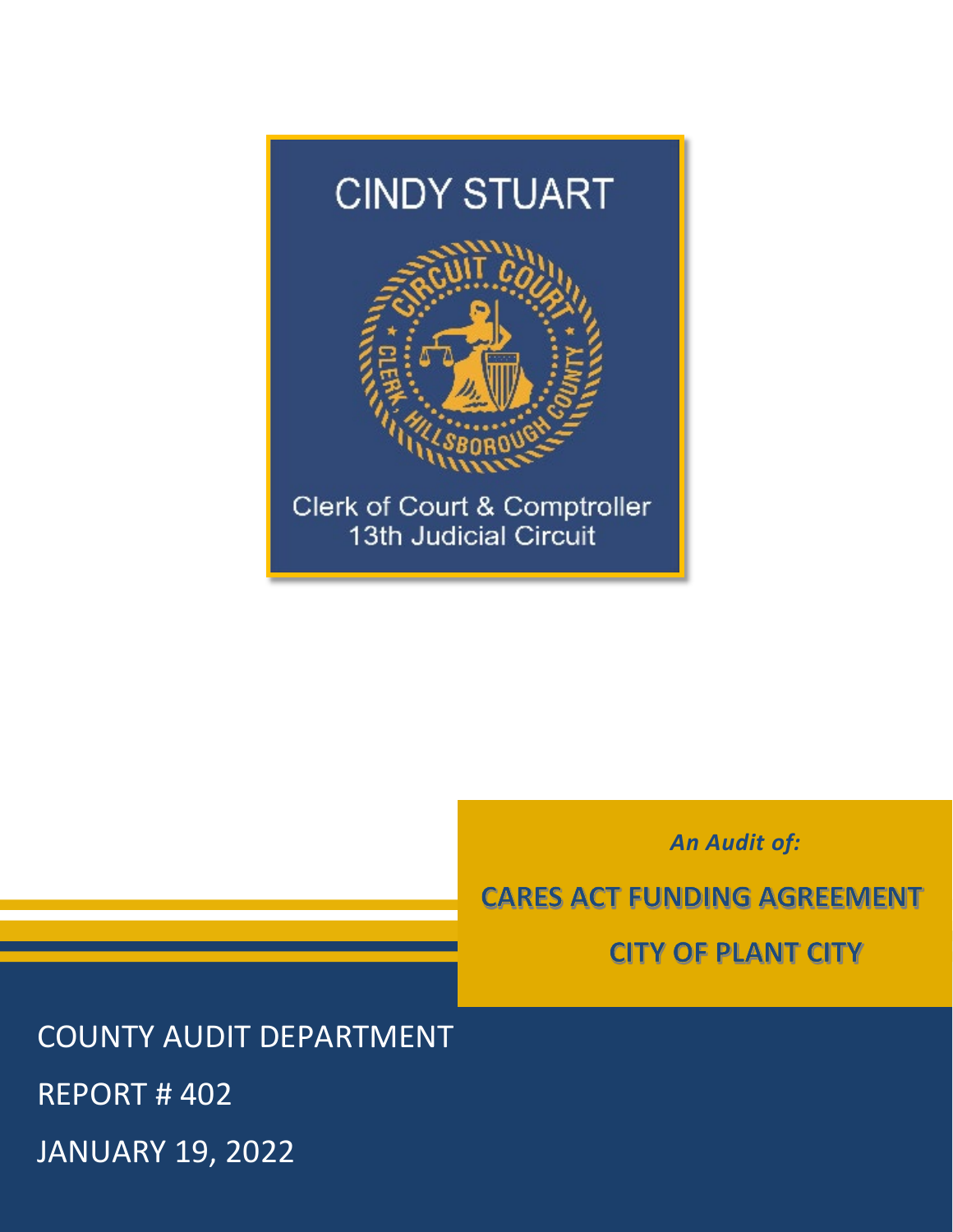**The Honorable Harry Cohen The Honorable Kimberly Overman, Chair The Honorable Ken Hagan The Honorable Pat Kemp The Honorable Gwen Myers The Honorable Mariella Smith The Honorable Stacy R. White** 



JANUARY 19, 2022

Dear Commissioners:

 (Audit Report # 402, dated January 19, 2022). As part of the *Coronavirus Relief Fund*  pursuant to the *Coronavirus Aid, Relief, and Economic Security (CARES) Act,* the Board of The Audit Team performed an audit of the CARES Act Agreement with the City of Plant City County Commissioners (BOCC) approved a revision of allowable programs eligible for CARES Act funding to include assistance to cities as part of the County's approved Life/Safety Program.

 information concerning the activities reviewed. It is not an appraisal or rating of management. The purpose of this Report is to furnish management independent, objective analysis, and

management.<br>Although the Audit Team exercised due professional care in the performance of this audit, this exist. The deterrence of fraud and/or employee abuse is the responsibility of management. Audit procedures alone, even when carried out with professional care, do not guarantee that fraud or abuse will be detected. should not be construed to mean that unreported noncompliance or irregularities do not

 happy to address any questions that you may have or furnish additional information if desired. I appreciate this opportunity to be of service to the Board of County Commissioners. I am

Sincerely,

## *Heidi Pinner*  Together, we will get to YES!

- Heidi Pinner, CIA CISA CFE CRMA Chief Audit Executive Clerk of Court & Comptroller
- CC: Bonnie Wise, County Administrator Tom Fesler, Chief Financial Administrator Debbie Benavidez, Director, Enterprise Solutions & Quality Assurance Bill McDaniel, City Manager, City of Plant City Diane Reichard, Chief Financial Officer, City of Plant City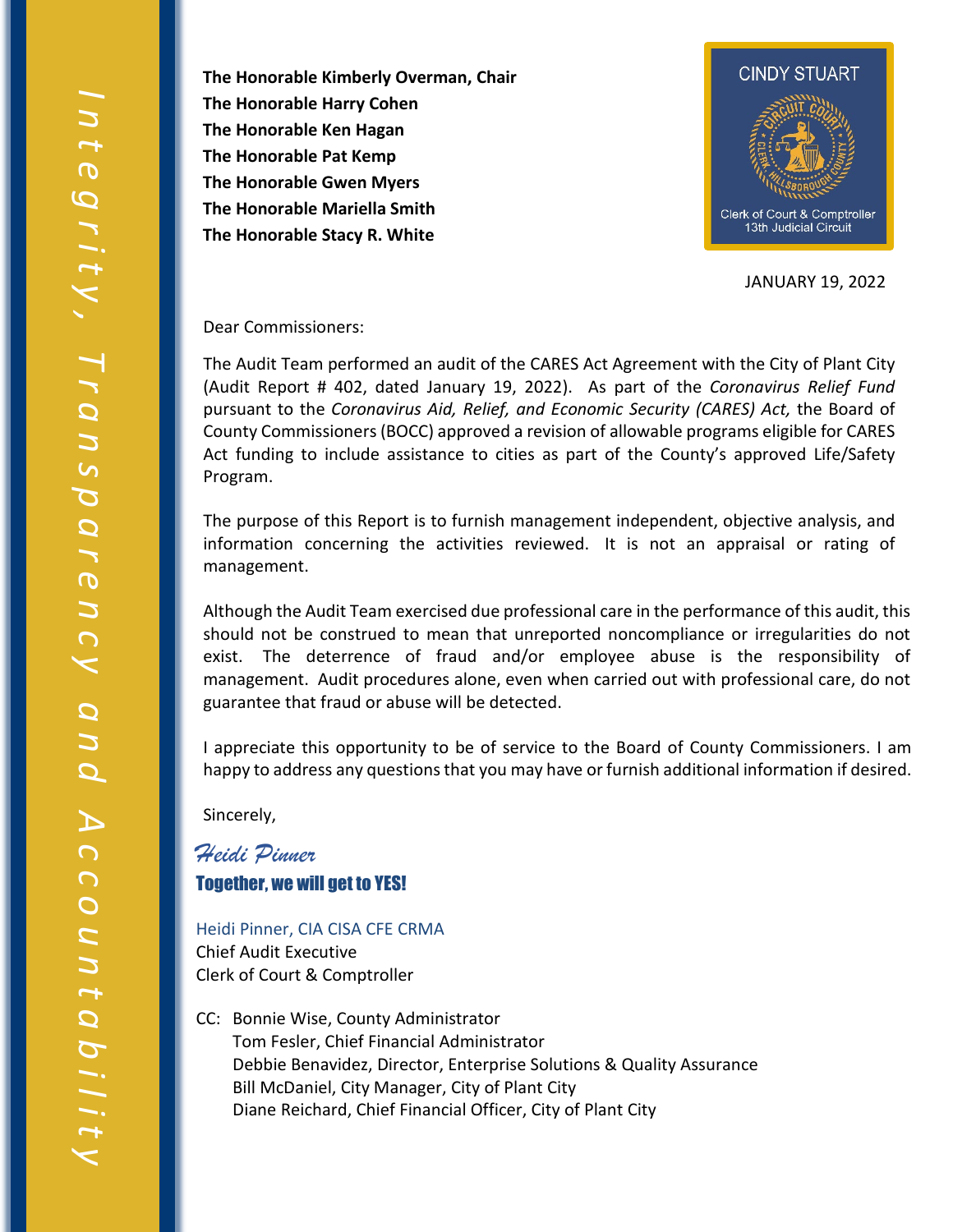# **TABLE OF CONTENTS TABLE OF CONTENTS**

| <b>EXECUTIVE SUMMARY</b>      |                |
|-------------------------------|----------------|
| <b>BACKGROUND INFORMATION</b> |                |
| <b>OBJECTIVE</b>              | 2              |
| <b>SCOPE</b>                  | 2              |
| <b>OVERALL CONCLUSION</b>     | $\overline{2}$ |
| <b>AUDITED BY</b>             | $\overline{2}$ |
| <b>AUDIT COMMENT</b>          | 3              |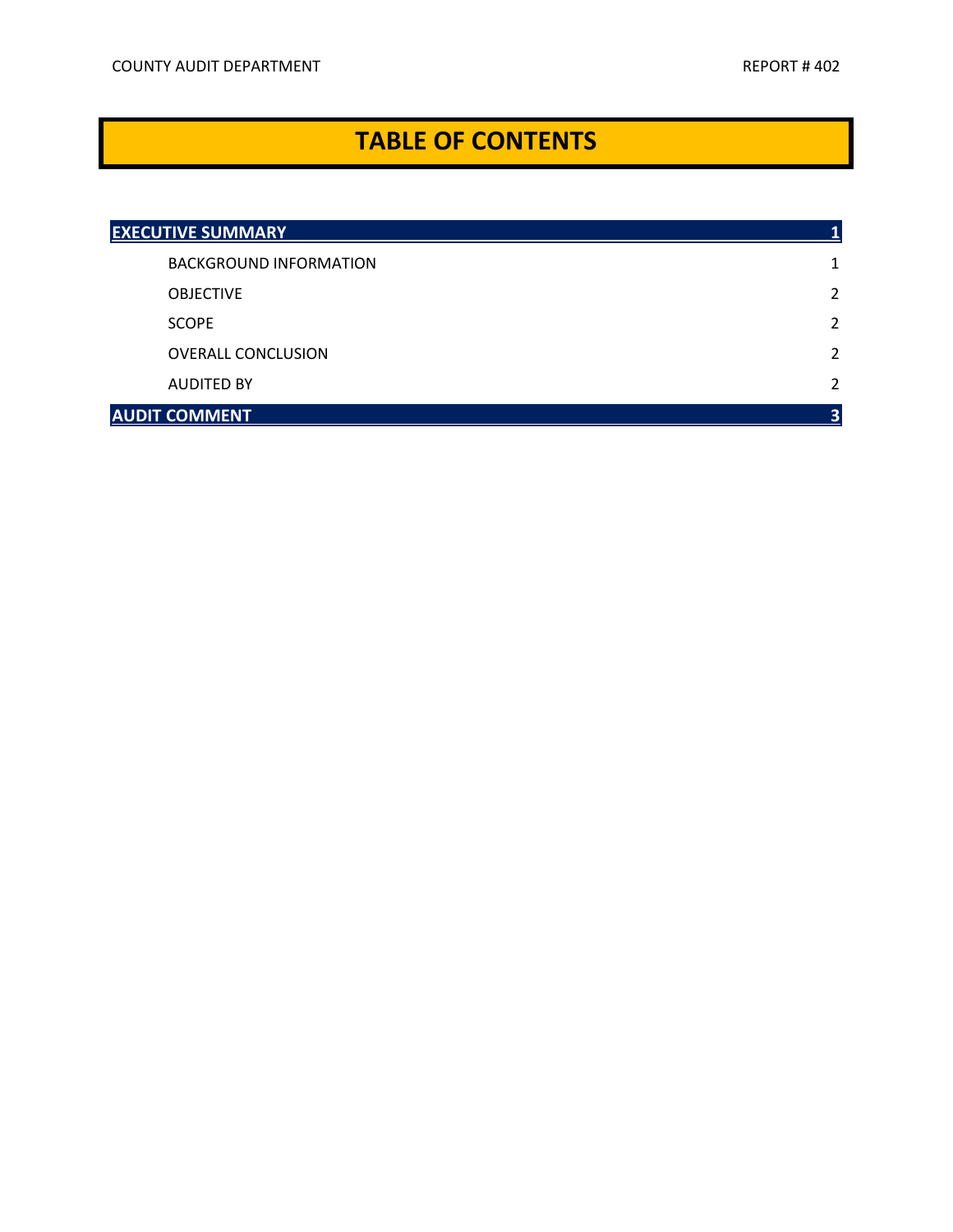## **EXECUTIVE SUMMARY**

#### **BACKGROUND INFORMATION**

 United States Treasury has since issued multiple phases of guidance on the use of the funds. The CARES Act provides that payments from the Fund may only be used to cover costs that were: On April 22, 2020, Hillsborough County (County) received \$256,847,065 from the *Coronavirus Relief Fund* pursuant to the *Coronavirus Aid, Relief, and Economic Security Act* (CARES). The

- 1. Necessary expenditures incurred due to the public health emergency with respect to the Coronavirus Disease 2019 (COVID-19).
- of enactment of the CARES Act) for the State or government. 2. Not accounted for in the budget most recently approved as of March 27, 2020 (the date
- 3. Incurred during the period that begins on March 1, 2020 and ends on December 31, 2021.

 appropriating this \$256,847**,**065 CARES Act funding and establishing maximum funding levels for On May 6, 2020**,** the Board of County Commissioners (BOCC) approved a budget amendment programing purposes.

 On August 5, 2020, the BOCC approved an agenda item that revised allowable programs and funding maximums for CARES Act funding and provided assistance to Cities for enumerated programs. Funding for the agreement with the City of Plant City is an appropriate use of CARES Act funding in the Board approved Life/Safety Program.

On September 2, 2020, the BOCC approved the *CARES Act Funding Agreement Between Hillsborough County and the City of Plant City* (Agreement) for \$4,000,000 (Hillsborough County Document Number 20-0925) which established the City of Plant City as a sub-recipient of the County CARES allocation.

 On October 21, 2020, the BOCC approved a modification to the Agreement, increasing the CARES funding by \$2,000,000 to a total of \$6,000,000 (Hillsborough County Document Number 20- 1182).

 With limited exceptions, the Agreement prohibits the City of Plant City from using funds to duplicate any countywide programs enacted by the County.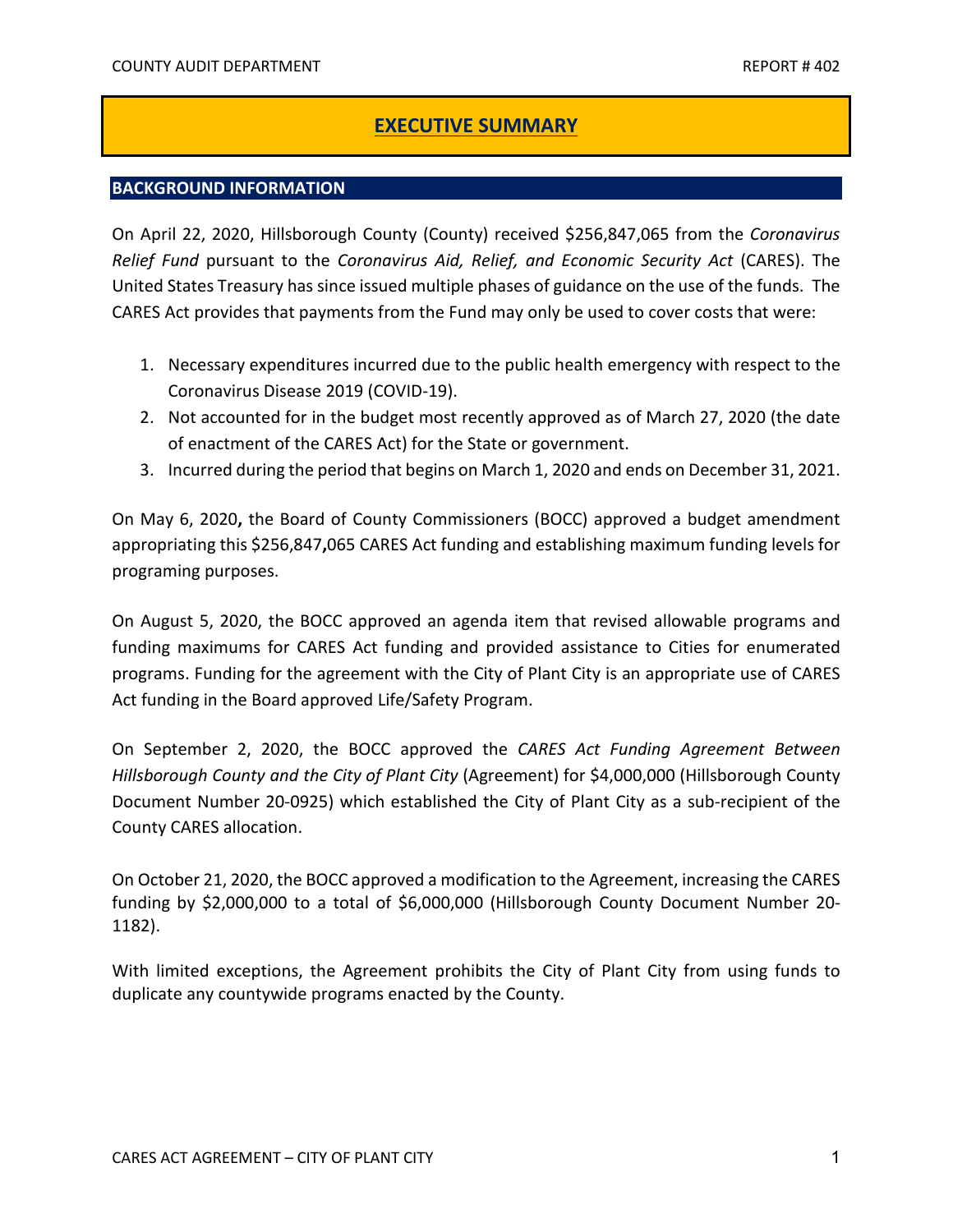#### **OBJECTIVE**

 The objective of the audit was to determine whether or not CARES funds were expended by the City of Plant City (City) in accordance with their Agreement and the CARES Act.

#### **SCOPE**

The audit was conducted in conformance with the *International Standards for the Professional Practice of Internal Auditing*. These Standards require that County Audit plan and perform the audit to obtain sufficient, appropriate evidence to provide a reasonable basis for the audit comments and conclusions based on the audit objectives. County Audit believes that the evidence obtained provides this reasonable basis.

 transactions as of April 21, 2021. The audit period covered the City's fiscal years 2020 and 2021. Testing was conducted on

#### **OVERALL CONCLUSION**

 Reviewed expenditures appear to be in compliance with CARES Act criteria and available guidance. Only a minor exception/observation was identified by the Audit Team. Based on the testing performed, the Audit Team was able to conclude overall that the City expended CARES controls to ensure compliance with the terms of the Agreement. funds in accordance with the Agreement and the CARES Act criteria and has implemented

#### **PROCESS STRENGTHS AND SUCCESSES**

- Hillsborough County, authorizing the City Manager to take necessary actions to expend • The City's Commission issued a series of resolutions approving the Agreement with funds per the Agreement, and amending the 2019-2020 budget to account for the receipt of the CARES funds and the anticipated use of these funds.]
- The City developed and documented a project plan on how CARES funds were to be spent.
- The City entered into a formal contract for CARES Act construction work.
- The City has a formal purchasing card policy.
- • The City developed and implemented a tracking mechanism to monitor CARES expenditures.
- Adequate supporting documentation was retained.

Full testing results are included on page 3 of this Report.

The exit conference was held with City and County leadership on December 9, 2021.

#### **AUDITED BY**

 Margaret Brown, CIA, Audit Manager Heidi Pinner, CIA, CISA, CFE, CRMA, Chief Audit Executive Sarah Meredith, Internal Auditor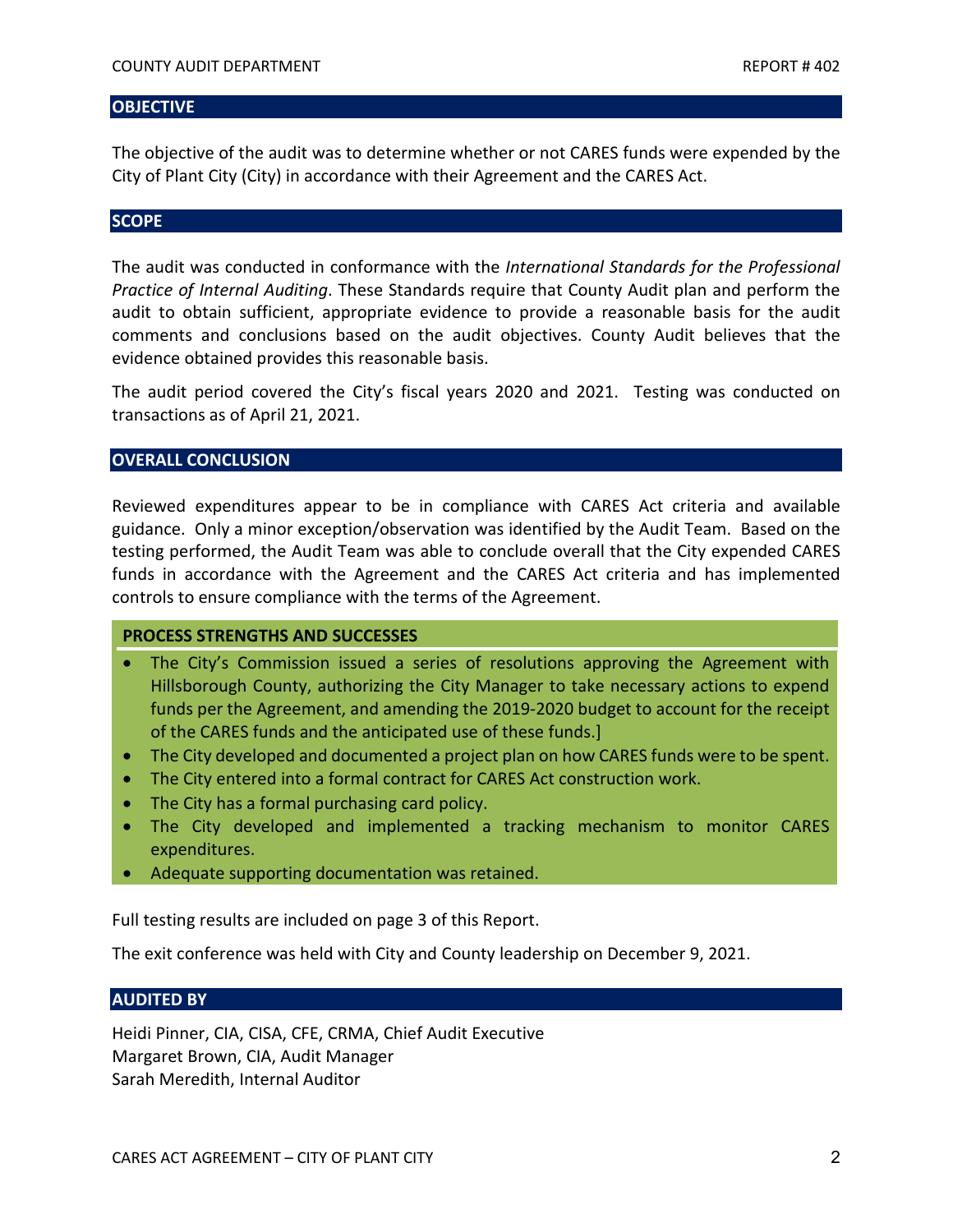## **AUDIT COMMENT**

## **CITY OF PLANT CITY**

 **improvements and Plant City designed and implemented effective controls to spend CARES funding for PPE, building improvements, technology personnel (City Police).** 



**NO EXCEPTIONS** 

 **requirements. The City of Plant City has expended CARES funds in accordance with the Agreement and the CARES Act** 

 The Audit Team met with officials from the City to determine how the City expended, or intends to expend, the CARES funding and identified 4 main areas where funds were spent or are scheduled to be spent:

- Personal protective equipment and supplies (PPE).
- Building improvements.
- Technology improvements.
- Personnel (*Salary costs for police officers assigned to the COVID testing site*.)

 The Audit Team obtained the City's financial data for fiscal for testing, the City had expended approximately 52% of the CARES funding, or \$3,064,046.10. These 286 expenditures & Recreation, Solid Waste, and the Plant City Fire Department. whether or not they were appropriately used to cover costs that were: years 2020 and 2021. At the time transaction data was used occurred in areas including, but not limited to, City Hall, Parks Expenditures and controls were reviewed to determine

- • Incurred due to the public health emergency with respect to the Coronavirus Disease 2019 (COVID-19).
- • Not accounted for in the City budget most recently approved as of March 27, 2020.
- • Incurred during the period that begins on March 1, 2020 and ends on December 31, 2021.
- • Not used to cover expenses for City programs that were the same or similar to countywide programs that began prior to the effective date of the Agreement.
- benefit individuals or entities that have received financial • Not providing financial assistance, directly or indirectly, to assistance from a countywide COVID-19 related program.